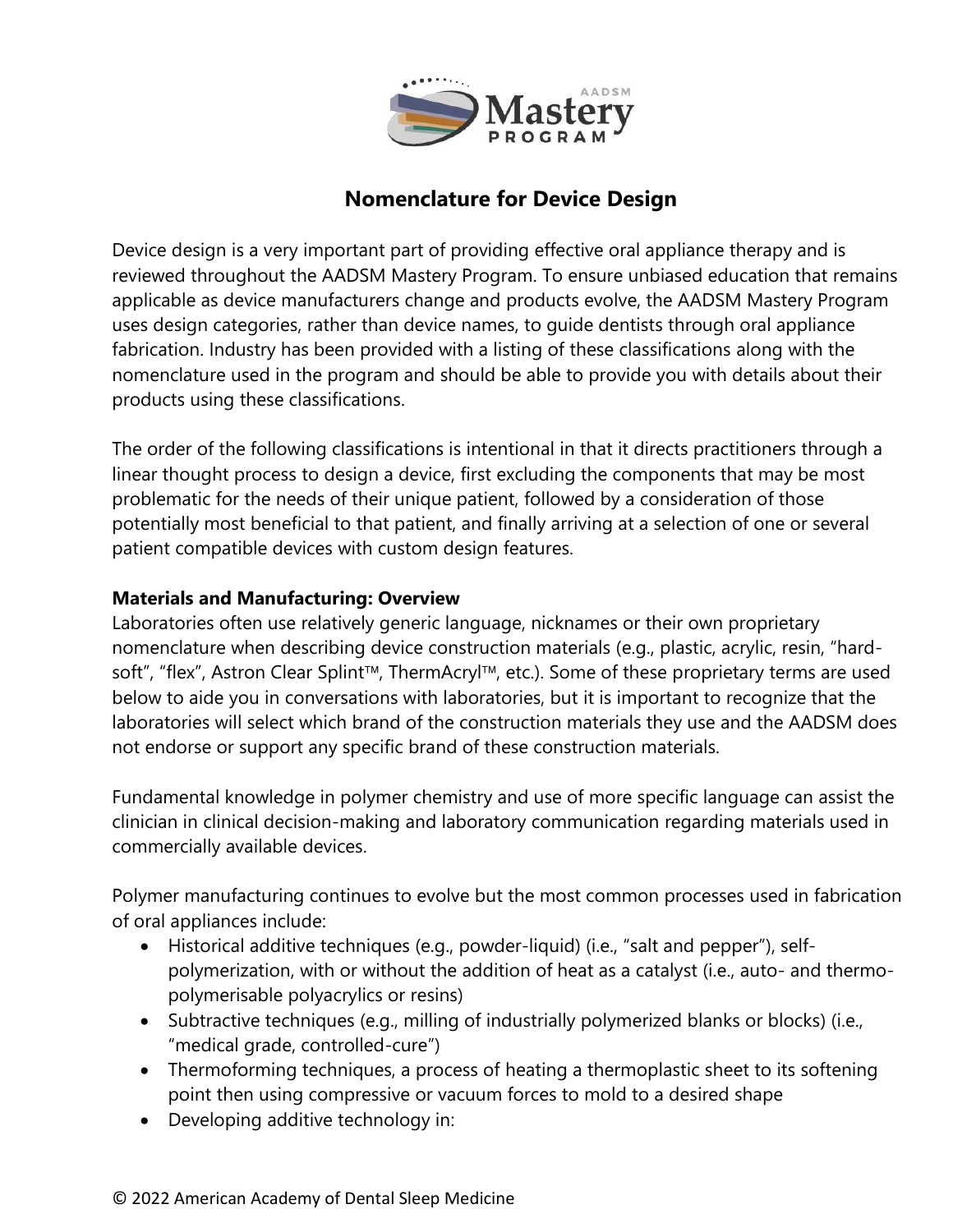- o Photopolymerization 3D printing techniques where biocompatible liquid polymers are incrementally polymerized with specific electromagnetic wavelengths from a focused energy source (e.g., laser, LCD, projector, LED, halogen light, LED, fluorescent bulb)
- o Selective laser sintering (SLS) where a [laser](https://en.wikipedia.org/wiki/Laser) power source sinters powdered material (typically [nylon](https://en.wikipedia.org/wiki/Nylon) or [polyamide\)](https://en.wikipedia.org/wiki/Polyamide)

When combined with material choices, manufacturing processes influence multiple properties such as surface texture, degree of structural homogeneity, tensile/compressive strength, and precision of fit. It is important to gather information on both materials and manufacturing when making device design decisions.

Some definitions will help:

**Monomer:** a small molecule which may react chemically to link together with other molecules of the same type to form a large molecule called a polymer

**Polymer:** a large molecule composed of repeating structural units connected by covalent bonds **Plastic:** (noun) a broad term often interchangeable with polymer, encompassing a wide range of synthetic or semi-synthetic materials including acrylic and resin, or used as an adjective in this document to describe a property

**Resin:** a general term used as part of a classification system for dental materials (e.g., denture base construction materials); for this document, synonymous with polyacrylic and Poly-methyl Methacrylate (PMMA)

**Thermoplastic resins** (i.e., self-polymerizing polyacrylics)**:** a type of polymer that changes shape or becomes moldable above a certain temperature and solidifies upon cooling

- **Autopolymerisable polyacrylic:** formed when two components (i.e., powder particles and monomer) are mixed creating irreversible bonds that may produce a heat releasing chemical reaction, an additive manufacturing technique
- **Thermopolymerisable polyacrylic:** a single or multiple mixed components are subjected to heat to form irreversible bonds, generally an additive manufacturing technique, used in laboratory denture fabrication

**Plasticizers:** monomer or polymer additions that introduce flexibility into a polymer **Elastomeric:** having a flexible property, either naturally or through the addition of plasticizers **Synthetic fibers:** additives that provide flexibility and tensile strength (e.g., nylon)

**"Salt and Pepper":** a common nickname for an additive manufacturing technique where powder and liquid monomer are alternatively added by hand to form desired shape **Milling:** a subtractive manufacturing process where a thermoset "blank", "block" or "puck" is mechanically shaped by drilling guided by a 3D model design

**Selective laser sintering (SLS):** an [additive manufacturing](https://en.wikipedia.org/wiki/Additive_manufacturing) technique that uses a [laser](https://en.wikipedia.org/wiki/Laser) as the power source to [sinter](https://en.wikipedia.org/wiki/Sintering) powdered material (typically [nylon](https://en.wikipedia.org/wiki/Nylon) or [polyamide\)](https://en.wikipedia.org/wiki/Polyamide), aiming the laser at points in space guided by a [3D model](https://en.wikipedia.org/wiki/3D_modeling) design, binding the material together to create a solid structure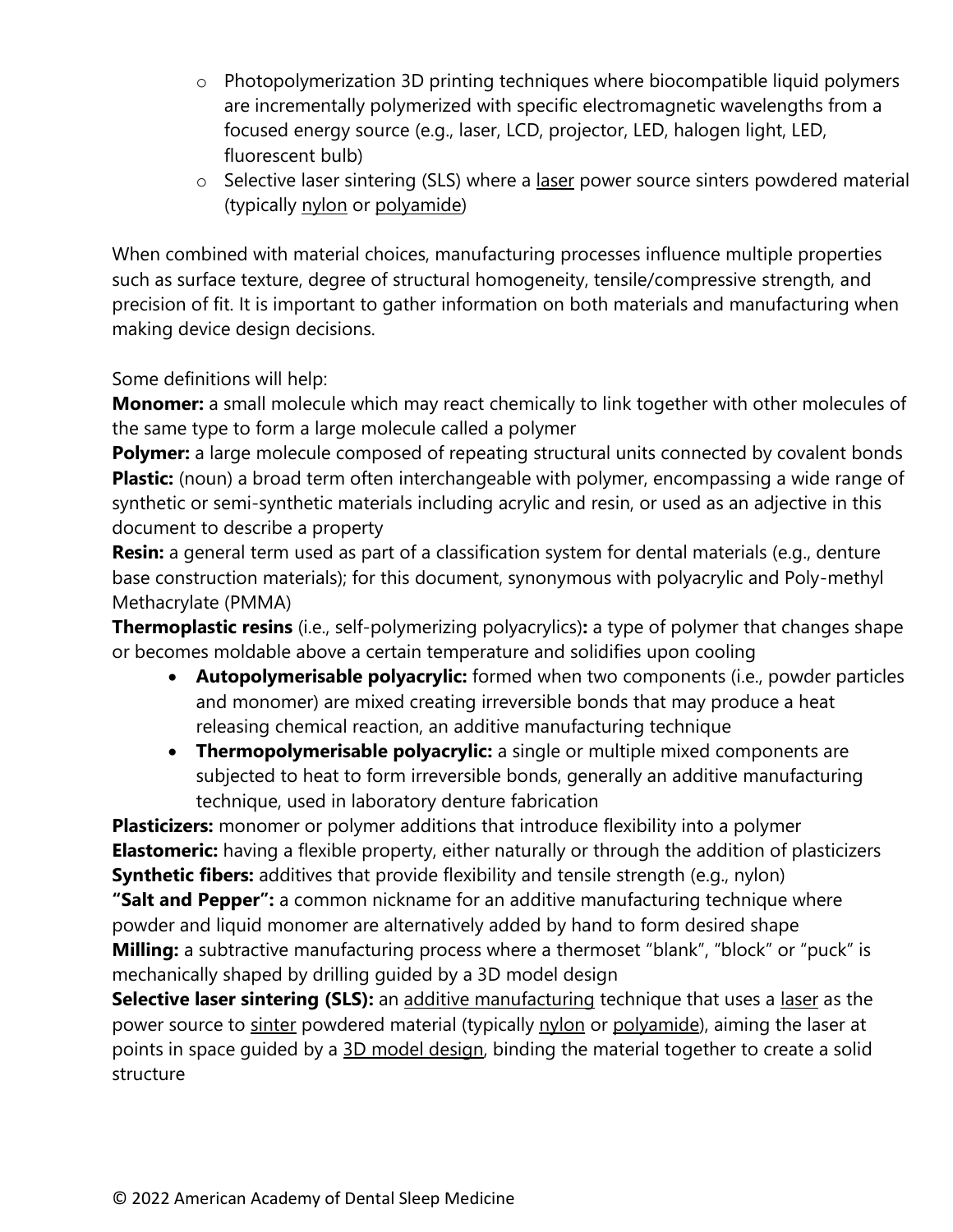### **Materials and Manufacturing**

What should be considered during device design: patient allergies or sensitivities, inherent material strength and flexibility, manufacturer's recommended minimum thickness, ability to repair or modify chairside, ability to reline in the event that restorations are planned.

- 1. Polyacrylic polymers: typically PMMA (polymethyl methacrylate), rigid at room temperature
	- a. PMMA-laboratory powder-liquid (i.e., "salt and pepper" technique), autopolymerizing additive technique
	- b. PMMA-milled from industry control-cured (i.e., blocks, blanks or pucks), subtractive technique
	- c. Thermal-sensitized elastomeric polyacrylic, PMMA-softens in hot water, retains soft-feel at mouth temperatures, heat responsive elastomers added
		- i. Proprietary formulas
		- ii. Astron Clear Splint<sup>™</sup>, Fricke Clear Soft™, Talon<sup>™</sup>
	- d. Non-thermal-sensitized elastomeric polyacrylic, PMMA-elastomeric additions provide range of flexibility, unchanged by temperature changes
		- i. Used for total device fabrication
		- ii. Used as soft liners in dual laminates (see 2.b. below, under Elastomeric Polymers)
- 2. Elastomeric polymer liners: flexible at room temperature
	- a. Poly-ethylene-vinyl Acetates; may be shaped by salt and pepper
	- b. PMMA elastomeric polymers; may be shaped by milling, claim to have better bond to hard PMMA shell
	- $c.$  Proprietary names and nicknames (e.g., BFlex<sup>TM</sup>, flex, hard-soft, dual-laminate)
- 3. Thermalplastic polymer blends: hard at room and mouth temperatures
	- a. Biodegradable polyesters
	- b. Available as beads or wafers, liquify at  $160^\circ$ F,  $130^\circ$ C
	- c. Proprietary names (e.g., ThermAcryl<sup>TM</sup> and Acufit<sup>TM</sup>)
- 4. Thermo-formed plastics: moldable above a certain temperature that solidifies upon cooling
	- a. Pressure formed sheets
	- b. Device manufacturing possible in clinic
- 5. Polyamides (e.g., nylon)
	- a. Nylon fibers provide flexibility and tensile strength
	- b. Biocompatible
	- c. 3D printing by selective laser sintering (SLS) of powdered nylon
- 6. Class II photopolymerizing resins: as defined in classification of dental materials
	- a. Various materials and corresponding properties
	- b. Referred to as "long-term" to distinguish from materials that degrade easily
	- c. Biocompatible
	- d. 3D printing with specified energy wavelength via laser, LCD, projector, LED, halogen light, LED, fluorescent bulb, etc.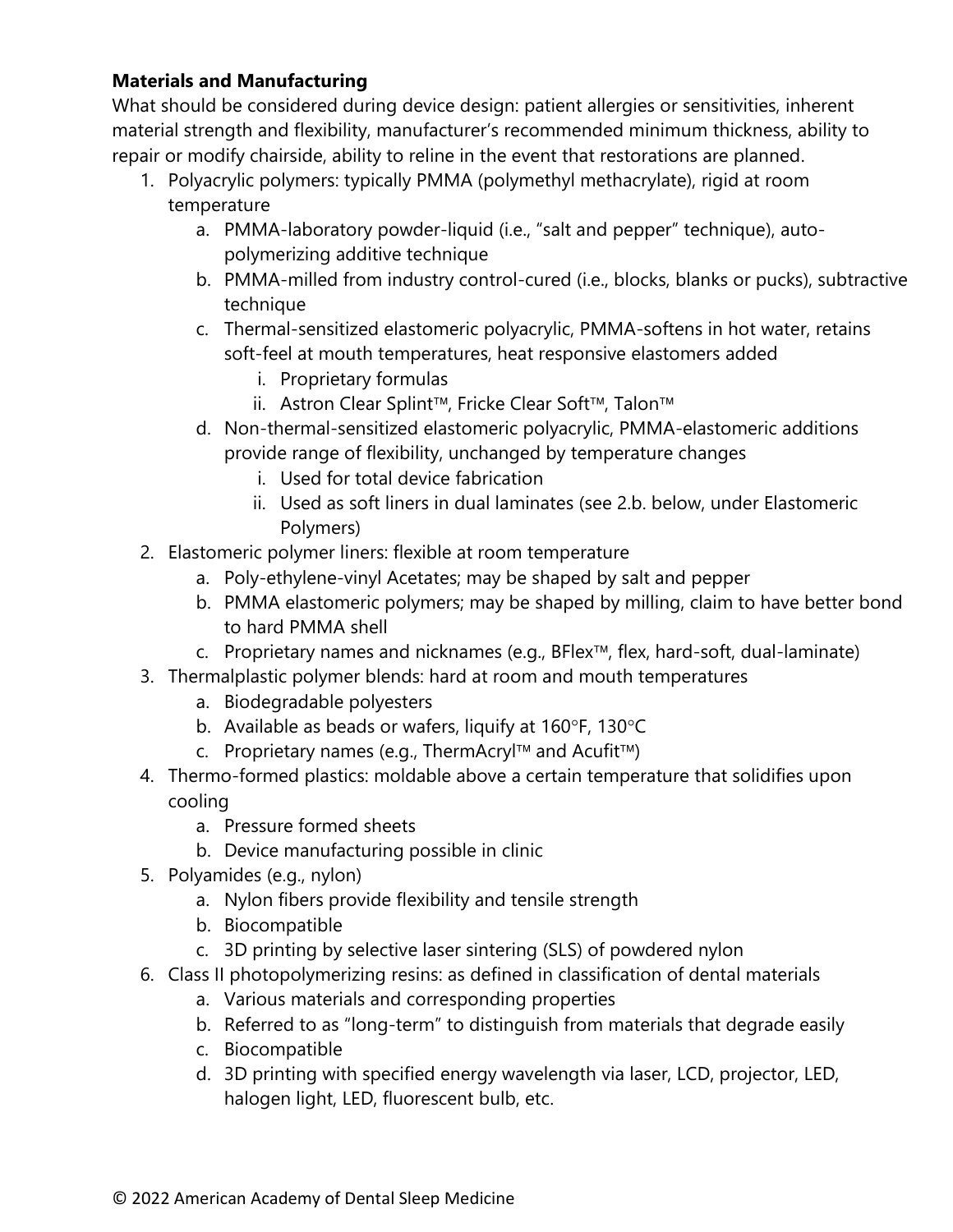- 7. Laminates
	- a. Layered materials in combinations to optimize properties
	- b. Rigid Polyacrylic, PMMA shell combined with liner that provides retention
		- i. Elastomeric Polymers (e.g., flex, hard soft,  $BFlex^{\pi}$ , dual-laminate)
		- ii. Thermalplastic polymer blends (e.g., ThermAcryl<sup>TM</sup> and Acufit<sup>TM</sup>)

### **Retention Mechanism**

Retention is achieved through flexion into undercuts and frictional resistance to displacement. What should be considered during design: tooth height, undercuts, anatomy and angulation, missing teeth or compromised teeth, path of placement and removal. In alphabetical order:

- 1. Dual-laminate liner flexion (i.e., rigid shell with elastomeric polymer liners)
- 2. Elastomeric polyacrylics flexion-retain flexibility at all temperatures
- 3. Metal wire flexion
	- a. Distal molar wrap, used when interocclusal space is limited
	- b. Interproximal ball clasps, C clasps
- 4. Polyamide elastomeric flexion (e.g., nylon)
- 5. PMMA milled: precise frictional retention, with less ability to flex
- 6. Thermal-sensitized elastomeric polyacrylic flexion: run under hot water before insertion
- 7. Thermo-formed plastic flexion: thin sheets
- 8. Thermoplastic polymer blends: molded and remolded for precise frictional retention and fit (e.g., ThermAcryl<sup>TM</sup> and Acufit<sup>TM</sup>)

## **Extension**

What should be considered during design: device materials and manufacturer's unalterable areas of bulk or extension that could interfere with unique oral anatomy (e.g., exostosis, tongue position, lip length and seal, coronoid process) or mandibular or dental alignment (e.g., Curve of Spee, Curve of Wilson, deep overbite, steep mandibular plane angle). In alphabetical order:

- 1. Fully edentulous or edentulous areas
- 2. Teeth and extension beyond teeth
- 3. Teeth only
- 4. Teeth-partial lingual coverage or lingual-less
- 5. Teeth-partial occlusal coverage

### **Attachment and Propulsion**

What should be considered during design: PDAC guidelines, patient's ability to open mouth or move mandible laterally with device retained, force vectors of connection mechanism with implications on compromised dentition or retention during mandibular movements, flexibility of propulsion mechanism, hardware impact on soft tissues. In alphabetical order:

- 1. Attached
	- a. Bilateral compression
	- b. Bilateral traction
	- c. Midline traction

#### © 2022 American Academy of Dental Sleep Medicine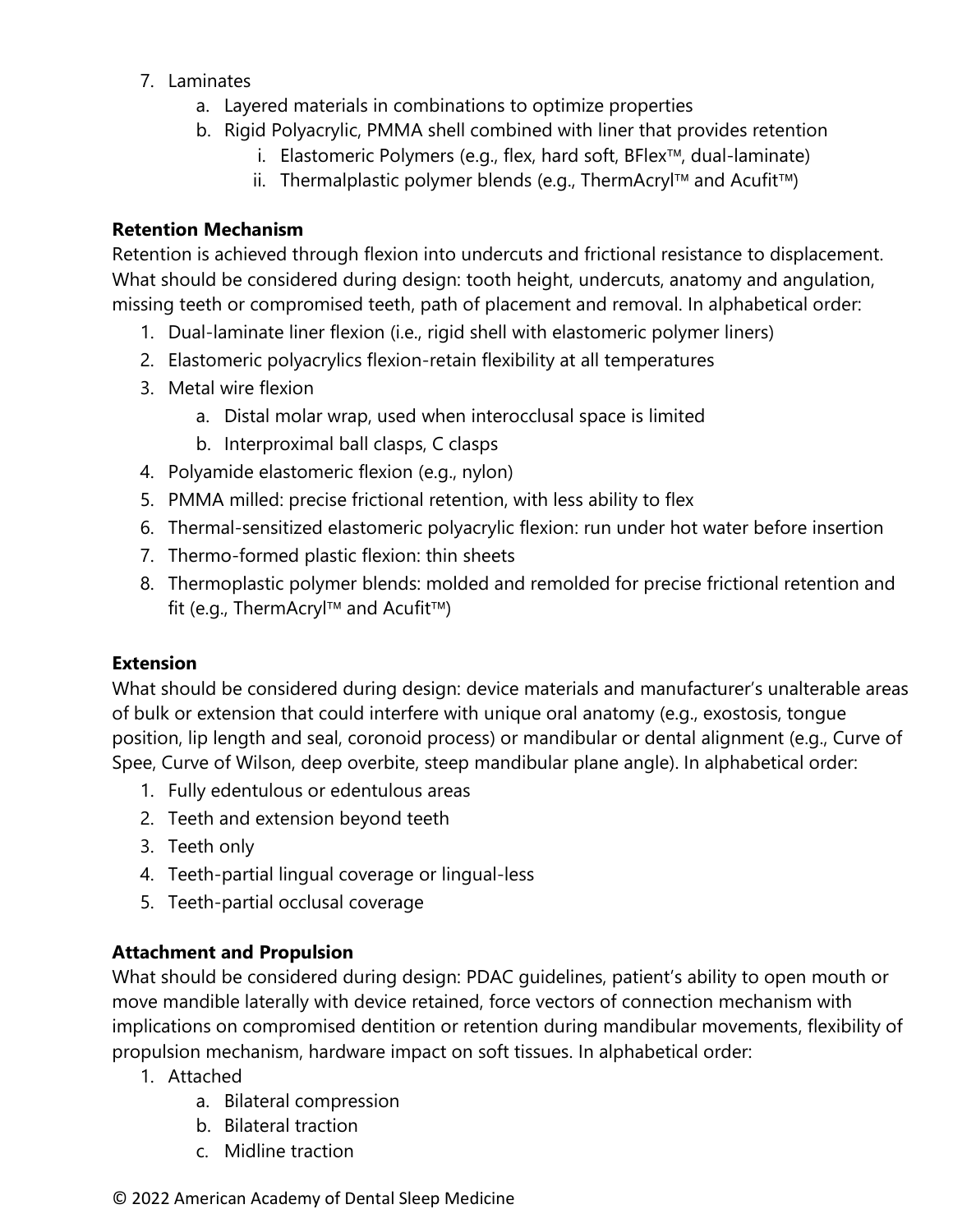- d. Other
- 2. Unattached
	- a. Bilateral interlocking
	- b. Other
- 3. Semi-attached
	- a. Elastics to encourage mouth closure

## **Protrusive Mechanism and Protrusive Range of Motion (pROM)**

What should be considered during design: patient's pre-treatment pROM and treatment goal position. Consider patient's dexterity if self-advancement planned and ability to advance while being worn. Consider possibility of adding CPAP hybrid therapy. In alphabetical order:

- 1. Incremental units or exchangeable pieces
- 2. Screw turn
- 3. Strap or elastic band change

# **Occlusal Support**

What should be considered during design: parafunctional habits, concern for joint support, muscle function, tongue space, vertical interocclusal space. In alphabetical order:

- 1. Anterior only, discluding
- 2. Full occlusal
- 3. Posterior only
- 4. Tripod

# **Customizable Options**

In alphabetical order:

- 1. Accommodation for mouth breathing
- 2. Anterior ramp
- 3. Attachment for PAP
	- a. Adaptable chairside with pre-manufactured components
	- b. Lab adaptation
- 4. Elastic attachments to promote mouth closure
- 5. Minimal interocclusal distance, cut away of most distal or hyper erupted teeth
- 6. Open screws during fabrication to allow for retrusive ROM
- 7. Reinforcement with metal for strength
- 8. Changeable propulsion options
- 9. Externally titratable